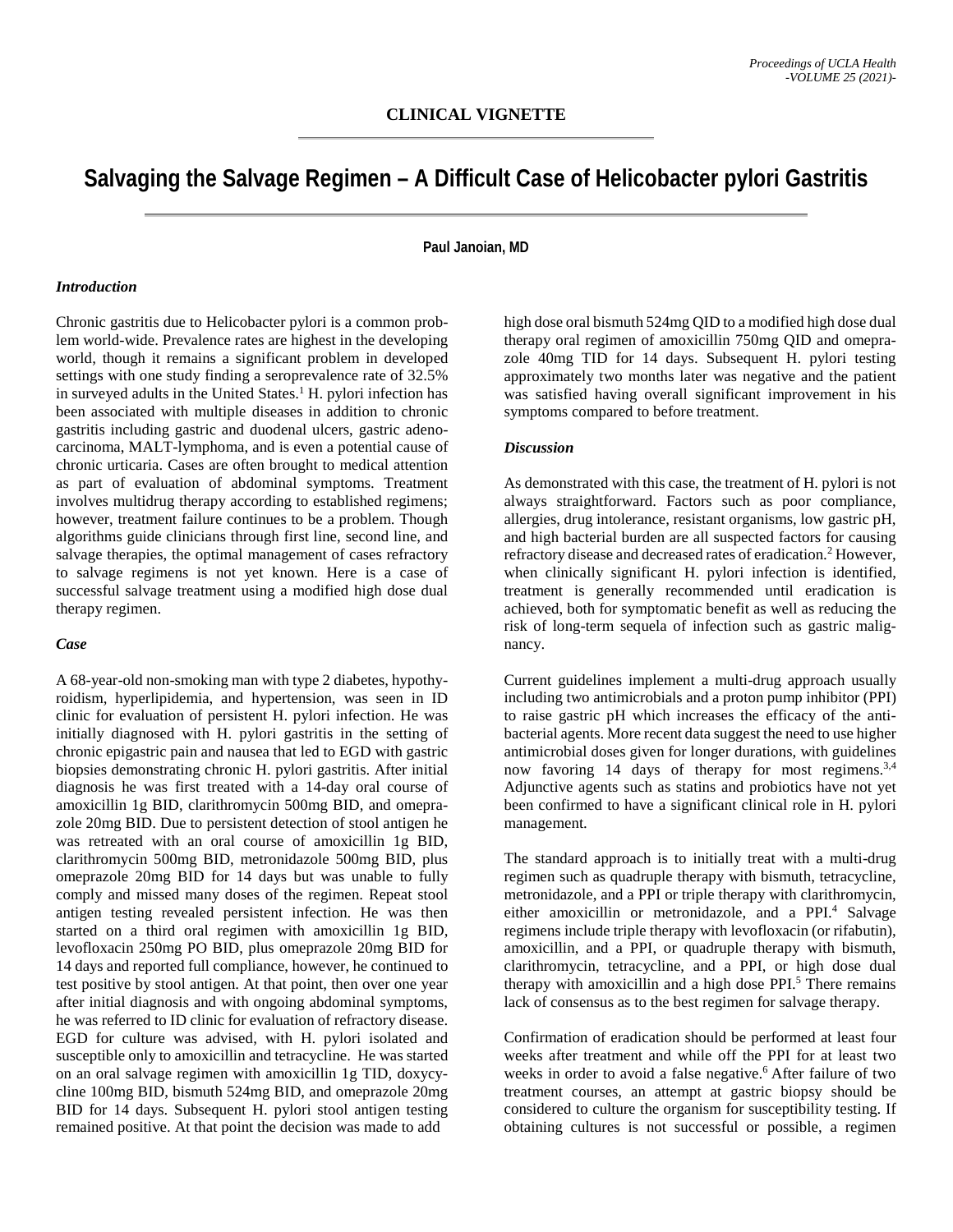should be selected avoiding antibiotics to which the patient was previously exposed. However, H. pylori rarely develops resistance to amoxicillin, tetracyclines, or bismuth which can therefore be considered in salvage regimens.<sup>5</sup>

Low rates of resistance make regimens combining amoxicillin and tetracyclines attractive for salvage therapy, however, the overall efficacy or superiority to other regimens is not clear and concern is raised regarding their antagonistic pharmacodynamics.7,8 The low rate of resistance and the good bactericidal activity of bismuth makes it an attractive agent commonly used in salvage regimens.9,10 Interestingly, despite amoxicillin and bismuth retaining efficacy against refractory H. pylori, trials have shown mixed results regarding their combined use.<sup>11,12</sup> The patient in this vignette was ultimately successfully treated by adding bismuth to a modified high dose dual therapy regimen with the goal of a synergistic effect between bactericidal amoxicillin and bismuth alongside high dose omeprazole.

After apparent cure, it is important to monitor for any recurrent symptoms which if present should prompt re-evaluation for active H. pylori. One cause of recurrent disease is reinfection, although this is thought to be less common in developed settings. Another and possibly more common cause is recrudescent disease of prior infection that was suppressed rather than eradicated.<sup>13</sup> Once true eradication is achieved, patients may experience several benefits including improvement in their dyspeptic symptoms as well as decreased rates of gastric cancer.14 Such benefits provide strong motivation to press forward with treatment even in refractory cases.

## **REFERENCES**

- 1. **Everhart JE, Kruszon-Moran D, Perez-Perez GI, Tralka TS, McQuillan G.** Seroprevalence and ethnic differences in Helicobacter pylori infection among adults in the United States. *J Infect Dis*. 2000 Apr;181(4):1359- 63. doi: 10.1086/315384. Epub 2000 Apr 13. PMID: 10762567.
- 2. **Mégraud F, Lamouliatte H**. Review article: the treatment of refractory Helicobacter pylori infection. *Aliment Pharmacol Ther*. 2003 Jun 1;17(11):1333-43. doi: 10.1046/j.1365-2036.2003.01592.x. PMID: 12786627.
- 3. **Yuan Y, Ford AC, Khan KJ, Gisbert JP, Forman D, Leontiadis GI, Tse F, Calvet X, Fallone C, Fischbach L, Oderda G, Bazzoli F, Moayyedi P**. Optimum duration of regimens for Helicobacter pylori eradication. *Cochrane Database Syst Rev*. 2013 Dec 11;(12):CD008337. doi: 10.1002/14651858.CD008337.pub2. PMID: 24338763.
- 4. **Fallone CA, Chiba N, van Zanten SV, Fischbach L, Gisbert JP, Hunt RH, Jones NL, Render C, Leontiadis GI, Moayyedi P, Marshall JK**. The Toronto Consensus for the Treatment of Helicobacter pylori Infection in Adults. *Gastroenterology*. 2016 Jul;151(1):51-69.e14. doi: 10.1053/j.gastro.2016.04.006. Epub 2016 Apr 19. PMID: 27102658.
- 5. **Shah SC, Iyer PG, Moss SF**. AGA Clinical Practice Update on the Management of Refractory Helicobacter

pylori Infection: Expert Review. *Gastroenterology*. 2021 Apr;160(5):1831-1841. doi: 10.1053/j.gastro.2020.11.059. Epub 2021 Jan 29. PMID: 33524402; PMCID: PMC8281326.

- 6. **Manes G, Balzano A, Iaquinto G, Ricci C, Piccirillo MM, Giardullo N, Todisco A, Lioniello M, Vaira D**. Accuracy of the stool antigen test in the diagnosis of Helicobacter pylori infection before treatment and in patients on omeprazole therapy. *Aliment Pharmacol Ther*. 2001 Jan;15(1):73-9. doi: 10.1046/j.1365-2036.2001. 00907.x. PMID: 11136280.
- 7. **Lv ZF, Wang FC, Zheng HL, Wang B, Xie Y, Zhou XJ, Lv NH**. Meta-analysis: is combination of tetracycline and amoxicillin suitable for Helicobacter pylori infection? *World J Gastroenterol*. 2015 Feb 28;21(8):2522-33. doi: 10.3748/wjg.v21.i8.2522. PMID: 25741163; PMCID: PMC4342932.
- 8. **Cammarota G, Martino A, Pirozzi G, Cianci R, Branca G, Nista EC, Cazzato A, Cannizzaro O, Miele L, Grieco A, Gasbarrini A, Gasbarrini G**. High efficacy of 1-week doxycycline- and amoxicillin-based quadruple regimen in a culture-guided, third-line treatment approach for Helicobacter pylori infection. *Aliment Pharmacol Ther*. 2004 Apr 1;19(7):789-95. doi: 10.1111/j.1365-2036.2004. 01910.x. PMID: 15043520.
- 9. **Alkim H, Koksal AR, Boga S, Sen I, Alkim C**. Role of Bismuth in the Eradication of Helicobacter pylori. *Am J Ther*. 2017 Nov/Dec;24(6):e751-e757. doi: 10.1097/ MJT.0000000000000389. PMID: 26808355.
- 10. **Malfertheiner P, Megraud F, O'Morain CA, Atherton J, Axon AT, Bazzoli F, Gensini GF, Gisbert JP, Graham DY, Rokkas T, El-Omar EM, Kuipers EJ; European Helicobacter Study Group**. Management of Helicobacter pylori infection—the Maastricht IV/ Florence Consensus Report. *Gut*. 2012 May;61(5):646-64. doi: 10.1136/gutjnl-2012-302084. PMID: 22491499.
- 11. **Carvalho AF, Fiorelli LA, Jorge VN, Da Silva CM, De Nucci G, Ferraz JG, Pedrazzoli J**. Addition of bismuth subnitrate to omeprazole plus amoxycillin improves eradication of Helicobacter pylori. *Aliment Pharmacol Ther*. 1998 Jun;12(6):557-61. doi: 10.1046/j.1365- 2036.1998.00344.x. PMID: 9678816.
- 12. **Yu L, Luo L, Long X, Liang X, Ji Y, Graham DY, Lu H**. High-dose PPI-amoxicillin dual therapy with or without bismuth for first-line Helicobacter pylori therapy: A randomized trial. *Helicobacter*. 2019 Aug;24(4):e12596. doi: 10.1111/hel.12596. Epub 2019 May 20. PMID: 31111580.
- 13. **van der Ende A, van der Hulst RW, Dankert J, Tytgat GN**. Reinfection versus recrudescence in Helicobacter pylori infection. *Aliment Pharmacol Ther*. 1997 Apr;11 Suppl 1:55-61. doi: 10.1046/j.1365-2036.11.s1.10.x. PMID: 9146791.
- 14. **Chey WD, Leontiadis GI, Howden CW, Moss SF**. ACG Clinical Guideline: Treatment of Helicobacter pylori Infection. *Am J Gastroenterol*. 2017 Feb;112(2):212-239. doi: 10.1038/ajg.2016.563. Epub 2017 Jan 10. Erratum in: